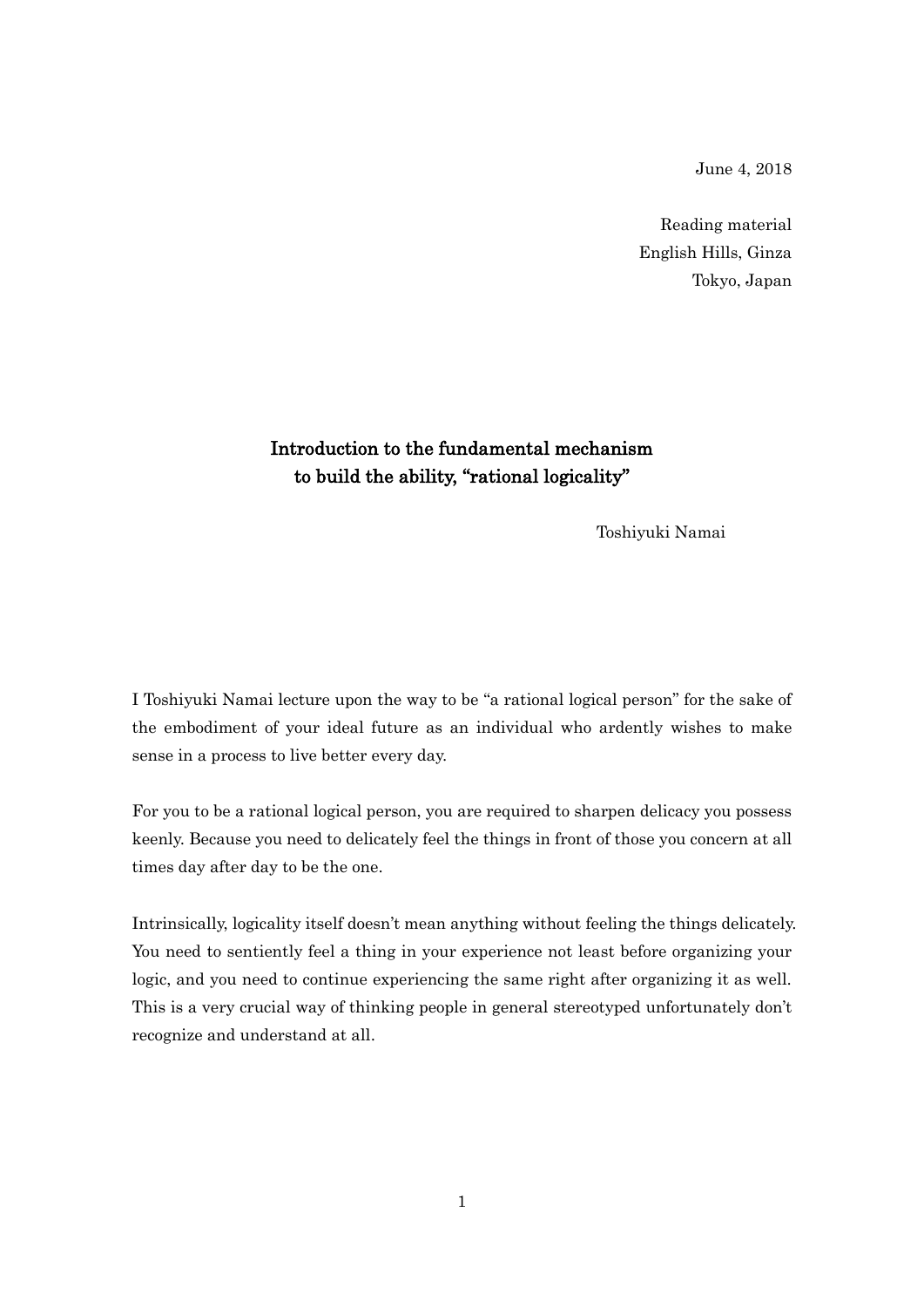Now, I'd like you to imagine and feel the gorgeousness of listening to the tones of a piano, especially such gorgeousness of the tones deriving from a feathery touch on the piano. It is not a matter of strong touch but a matter of feathery touch (which is not a roughly strong touch). The feathery touch on the piano immensely engenders what is called "artistic gorgeousness."

It is very significant for you to grasp that "how you sentiently feel a thing every day every night" dramatically affects "how you rationally consider the thing and organize logic after feeling it." This simultaneously means that "how you minutely feel a thing" upgrades "the quality of rational logical thinking to be the one described."

It is indispensably necessary to prioritize such action in order to subtilize your delicacy to carry out your lifelong mission in terms of using logicality organized minutely and reasonably.

In addition, logicality must be "rational enough" to be a rational logical person all the time absolutely.

I again tell you that it is surely vital for you to be rational enough to be "a genuine rational logical person." I'd like you not to forget the importance of rationality which has the potentiality to be refined by delicacy itself.

You don't have to firmly protect your delicacy intentionally surrounded by your invulnerable fortress. You need to constructively risk your delicacy in each of substantial experiences day and night every day. You are surely here or there to subtilize your delicacy in term of risking it by inches.

You can remarkably and amazingly upgrade your rationality on the condition that you don't hesitate risking your delicacy at all. This is not a matter of an armchair theory. This is the very experience you need to go through for the sake of your genuine self-realization.

Reversely, if you don't risk your delicacy, you unconsciously spoil "the one and only delicacy in the world."